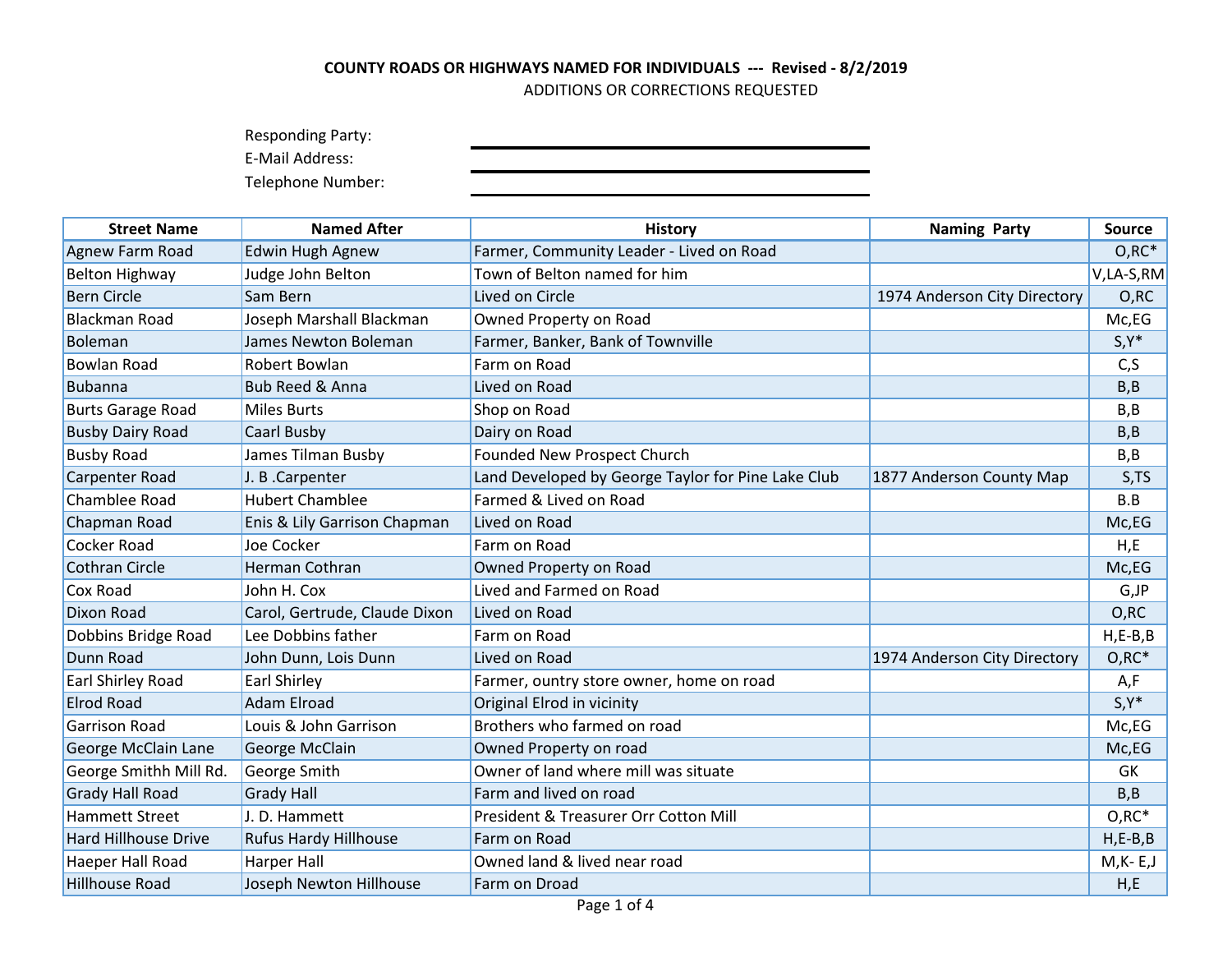Responding Party:

E-Mail Address:

| <b>Street Name</b>        | <b>Named After</b>             | <b>History</b>                                      | <b>Naming Party</b>          | <b>Source</b> |
|---------------------------|--------------------------------|-----------------------------------------------------|------------------------------|---------------|
| <b>Hopkins Drive</b>      | J. H. & Janie Louise Hopkins   | Home & J. H. Hopkins Dairy on Road                  | Janie Louise Hopkins         | H, M          |
| <b>Humbert Street</b>     | John B. Humbert                | Secretary/Treasurer Orr cotton Mill                 |                              | $O, RC^*$     |
| Jolly Wingo Road          | Lawrence Jolly, Jesse M. Wingo | lived at ends of the Road                           |                              | M,CF          |
| <b>Kirven Drive</b>       | <b>Edgar Kirven</b>            | Lived on Road                                       | 1974 Anderson City Directory | O, RC         |
| Lee Dobbins Road          | Lee Dobbins                    | Farm on Road                                        |                              | B, B          |
| Lyons Street              | J. A. Lyons                    | Manager Orr-Lyons Mill                              |                              | $O, RC^*$     |
| Manse Jolly Road          | Manse Jolly                    | Confederate soldier                                 |                              | GK, H, A      |
| Mar Mac Road              | Mary Martin & Carl McClain     | Lived on Road                                       |                              | B, B          |
| Marett Rd. (Pendleton)    | Dan Marett                     | SC Legislature, Farm & Home on Rd, Marett's Florest | Dan Marett                   | A,F-M,CF      |
| Marett Rd. (Townville)    | <b>Herbert Maret</b>           | <b>Anderson County Agent</b>                        |                              | M,CF          |
| <b>Martin Lane</b>        | Sam Martin                     | Property on Road                                    |                              | Mc,EG         |
| <b>Masters Boulevard</b>  | <b>Amos Masters</b>            | Owned Property on Road, Masters' Store at Hwy. 81   |                              | H,E           |
| <b>Mattison Road</b>      | Robert & Larry Mattison        | Farmed on Road                                      |                              | B, B          |
| <b>Maverick Drive</b>     | <b>Samuel Maverick</b>         | Early settlor                                       |                              | $O, RC^*$     |
| <b>McGee Circle</b>       | James McGee                    | Farm on property                                    |                              | B,B           |
| <b>McClure Road</b>       | <b>Roy McClure</b>             | Home on Road                                        |                              | H,E           |
| <b>Mouchet Drive</b>      | W. L. Mouchet                  | Operated Gin                                        |                              | $N, F-S, E$   |
| Murdock Road              | <b>Harold Murdock</b>          | County Store & Farm on Road                         |                              | M, S          |
| Murphy Road               | Murphy family                  | Lived on road                                       |                              | B.B           |
| <b>Norris Road</b>        | <b>Robert Norris</b>           | Farm on Road                                        |                              | $H, E-B, B$   |
| Opt Road                  | Joseph Hermon Opt              | Farm on Road                                        |                              | C, S          |
| Parker Bowie Road         | W. Parker Bowie                | Farmer, Craftsman - Farm & Home on Road             | Marie Bowie                  | $M,K-E,J$     |
| Pearman Dairy Road        | Silias Pearman                 | Farmer and State Highway Commissioner, Dairy Owner  |                              | GK, O,RC      |
| <b>Phil Watson Road</b>   | <b>Phil Watson</b>             | lived adjacent to road and owned real estate        | George Sands, Sr.            | S,G           |
| Rainey Road               | John T. Rainey                 | Farmer                                              |                              | IA            |
| <b>Robert Hanks Drive</b> | <b>Robert Hanks</b>            | Farm on Road                                        |                              | $O, RC^*$     |
| Roberts Church Road       | Col. Roberts                   | Gave land to church for which the road is named     |                              | RPC-B,B       |
| Sam McGee Road            | Sam McGee                      | Land on Road                                        |                              | $M,$ JL       |
| Scarborough Road          | Joe Scarborough                | Farm on Road                                        |                              | H,E           |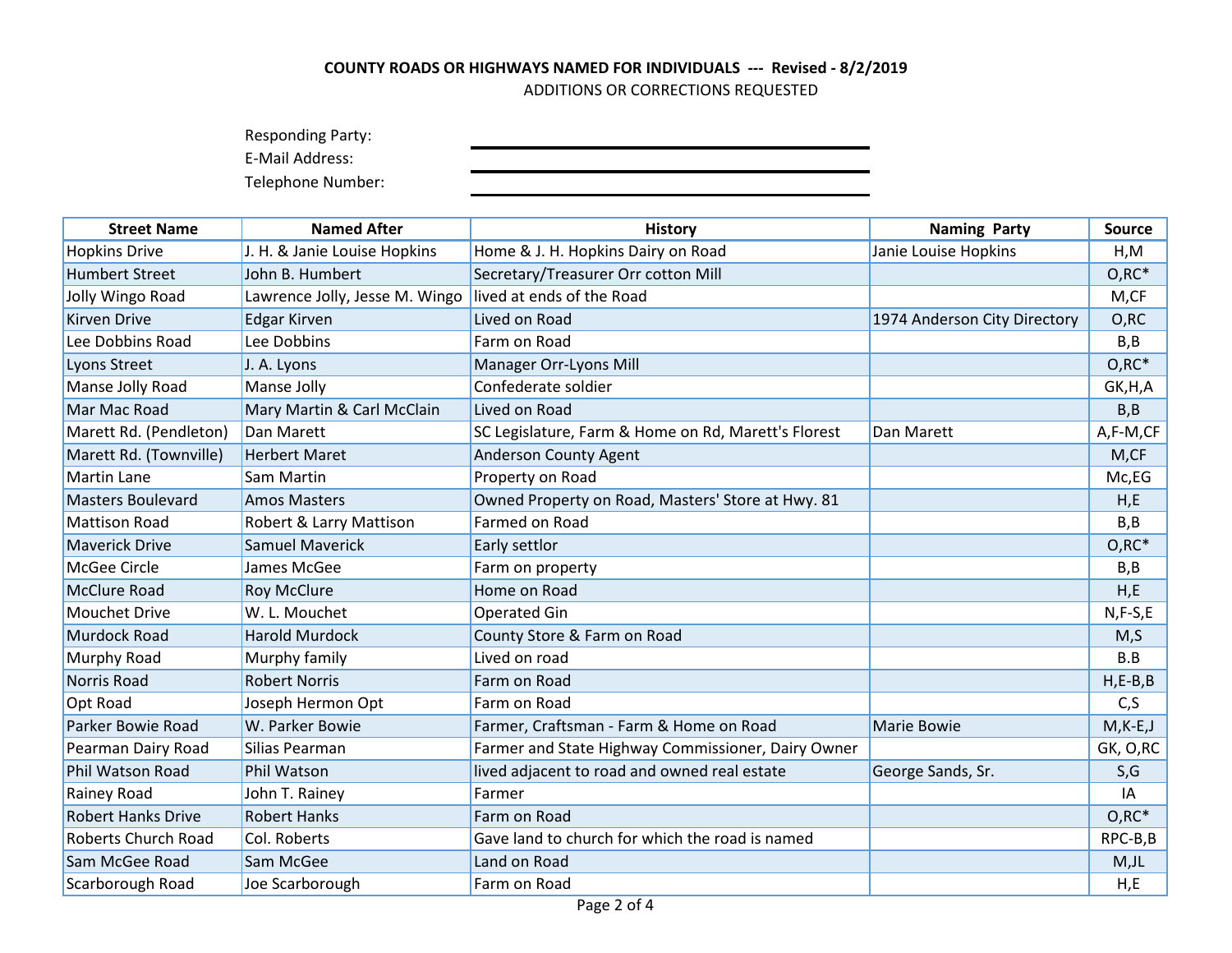Responding Party:

E-Mail Address:

| <b>Street Name</b>            | <b>Named After</b>                                | <b>History</b>                                      | <b>Naming Party</b> | <b>Source</b> |
|-------------------------------|---------------------------------------------------|-----------------------------------------------------|---------------------|---------------|
| <b>Scott Road</b>             | Lonnie Scott                                      | A black resident in the area                        |                     | W,J           |
| Sharp Drive                   | Dr. Winfred Kennedy Sharp                         | Physician                                           |                     | $S, Y^*$      |
| Shockley Ferry Road           | <b>Thomas Shockley</b>                            | Road to ferry crossing, over land of Thoam Shockley |                     | H, A          |
| <b>Stephen King Drive</b>     | <b>Stephen King</b>                               | Marine Flight Officer, Son of George W. & Fran King | County of Anderson  | K,F           |
| Sullivan Road                 | Luther Sullivan                                   | Emily Arnold's grandfathher                         |                     | A,TR Jr       |
| Sullivan Drive                | Dorothy Masters Sullivan                          | Owned Property on Road                              |                     | H,E           |
| <b>Sutton Place</b>           | <b>Cole Sutton</b>                                | in Honor of Martha Clamp's father                   | Martha Clamp        | M,B           |
| <b>Troy Murdock Road</b>      | <b>Troy Murdock</b>                               | Farm on Road                                        |                     | M, S          |
| Wilton E. Hall Road           | Wilton E. Hall                                    | Anderson Independent & Daily Mail Owner/Publisher   |                     | <b>GK</b>     |
| Walter Chamblee Road          | <b>Walter Chamblee</b>                            | Farm on Road                                        |                     | H,E           |
| <b>Wilmac Drive</b>           | <b>Williford &amp; McClain Families</b>           | Families developed the property                     |                     | B, B          |
| Wit Chamblee Road             | Wit Chamblee                                      | Forrester                                           |                     | B.B           |
| <b>Woodson Drive</b>          | Albert Woodson                                    | <b>Mill Owner</b>                                   |                     | Mc,EG         |
|                               |                                                   |                                                     |                     |               |
| *To be confirmed or corrected |                                                   |                                                     |                     |               |
|                               |                                                   |                                                     |                     |               |
| Source:                       |                                                   |                                                     |                     |               |
|                               |                                                   |                                                     |                     |               |
| A, F                          | Frank Alexander, Historian                        |                                                     |                     |               |
| A,TR Jr.                      | Thaddeus R. Arnold, Jr. Surveyor                  |                                                     |                     |               |
| B.B                           | Ben Bolt, Historian                               |                                                     |                     |               |
| C, S                          | Steve Cox, Local Historan                         |                                                     |                     |               |
| E, J                          | John Denny Evans                                  |                                                     |                     |               |
| GK                            | General Knowledge                                 |                                                     |                     |               |
| H, A                          | Abe Hardesty, Anderson Independent/Mail columnist |                                                     |                     |               |
| H,E                           | Ed Hillhouse, Historian                           |                                                     |                     |               |
| H, M                          | Martin "Mark" Hopkins, Family Member              |                                                     |                     |               |
| <b>IA</b>                     | Images of America - Iva South Carolina            |                                                     |                     |               |
| G,JP                          | Jack P. Glenn, Son-in-law of land owner           |                                                     |                     |               |